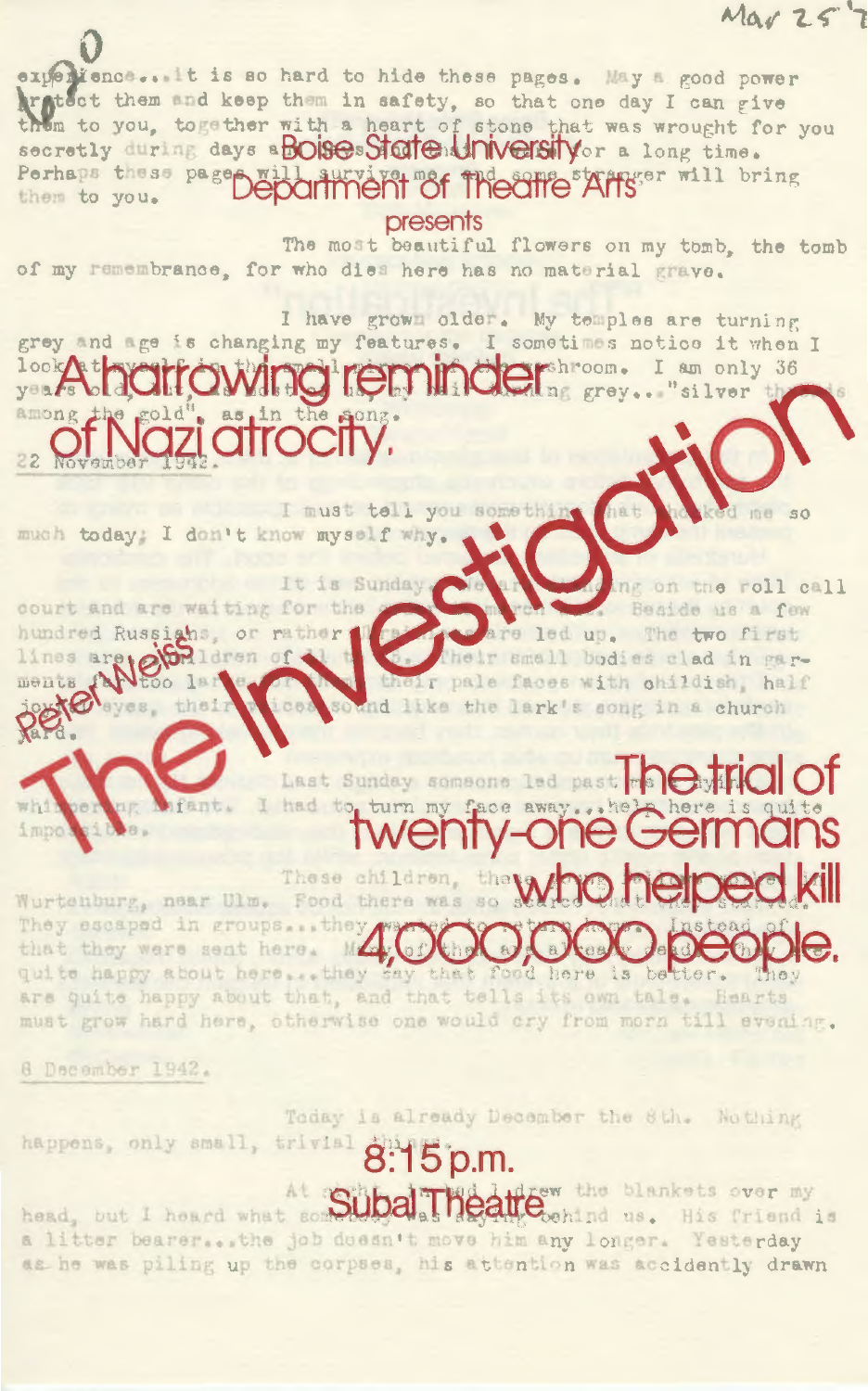Boise State University Department of Theatre Arts **Presents** 

### **"The Investigation"**

by Peter Weiss

In the presentation of this play, no attempt is made to reconstruct the courtroom before which the proceedings of the camp trial took place. Any such reconstruction would be as impossible as trying to present the camp itself on the stage.

Hundreds of witnesses appeared before the court. The confrontations of witnesses and the accused, as well as the addresses to the court by the prosecution and the replies by the counsel for the defense, were overcharged with emotion.

Only a condensation of the evidence can remain on the stage.

This condensation contains only facts. Personal experience and confrontations are steeped in anonymity. Inasmuch as the witnesses in the play lose their names, they become mere speaking tubes. The nine witnesses sum up what hundreds expressed.

Each of the accused represents a single and distinct figure. They bear names taken from the record of the actual trial. The fact that they bear their own names is significant, since they also did so during the time of the events under consideration, while the prisoners had lost their names.

Yet the bearers of these names should not be accused once again in this drama.

To the author, they have lent their names which, within the drama, exist as symbols of a system that implicated in its guilt many others who never appeared in court.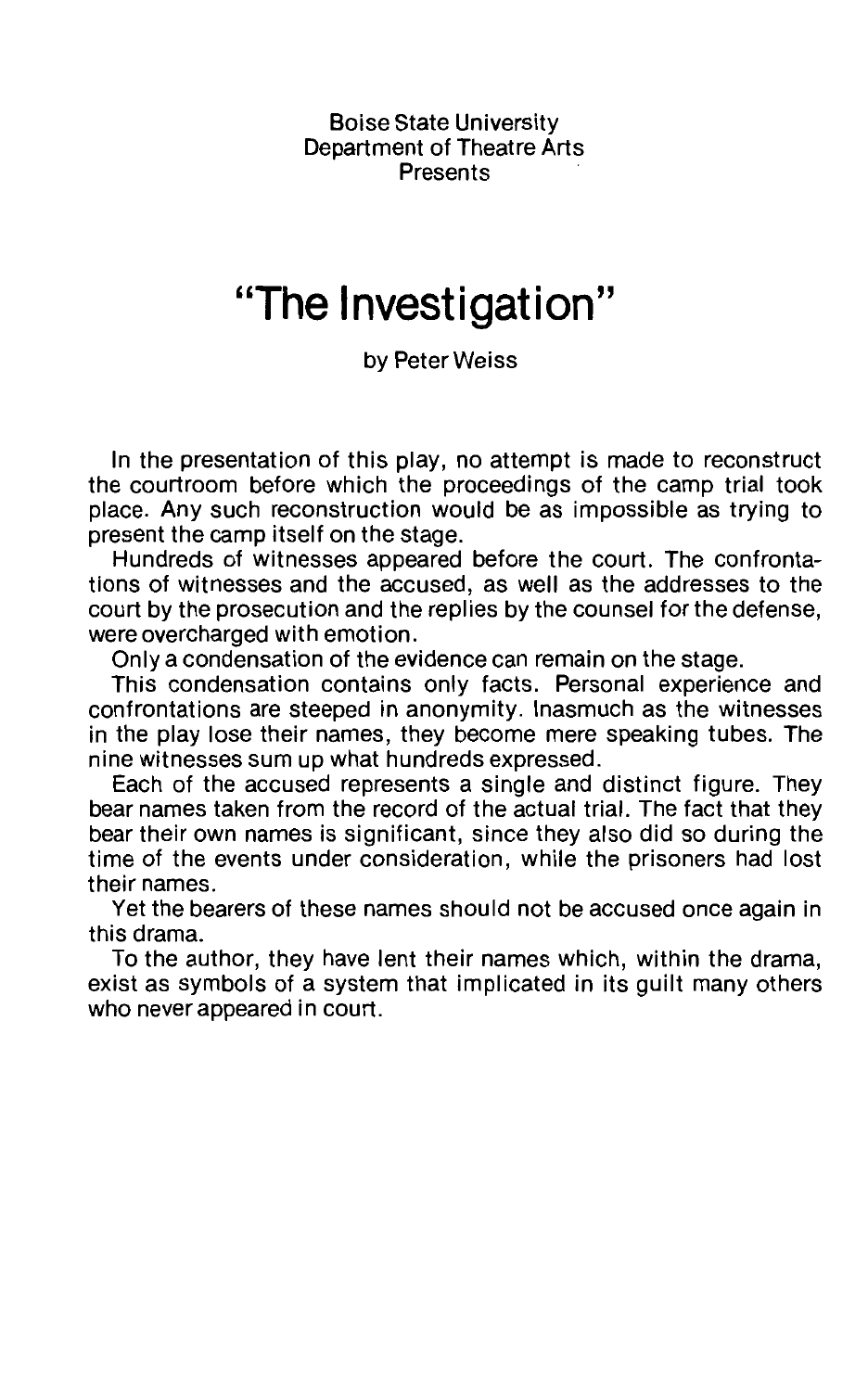## **Characters**

#### **Judge**  Bob Maughan

#### **Prosecuting Attorney**  Danny Lowber

### **Counsel for the Defense**

Steve Corbett

#### **Witnesses**

Sandra Marsh Robert Bradshaw Liz Borders John Horner Ann Bittleston

#### **Accused**

| Dr. Frank Michael Hofferber  |  |
|------------------------------|--|
|                              |  |
|                              |  |
|                              |  |
|                              |  |
|                              |  |
|                              |  |
|                              |  |
|                              |  |
|                              |  |
|                              |  |
|                              |  |
|                              |  |
| BreitweiserMichael Hofferber |  |
|                              |  |